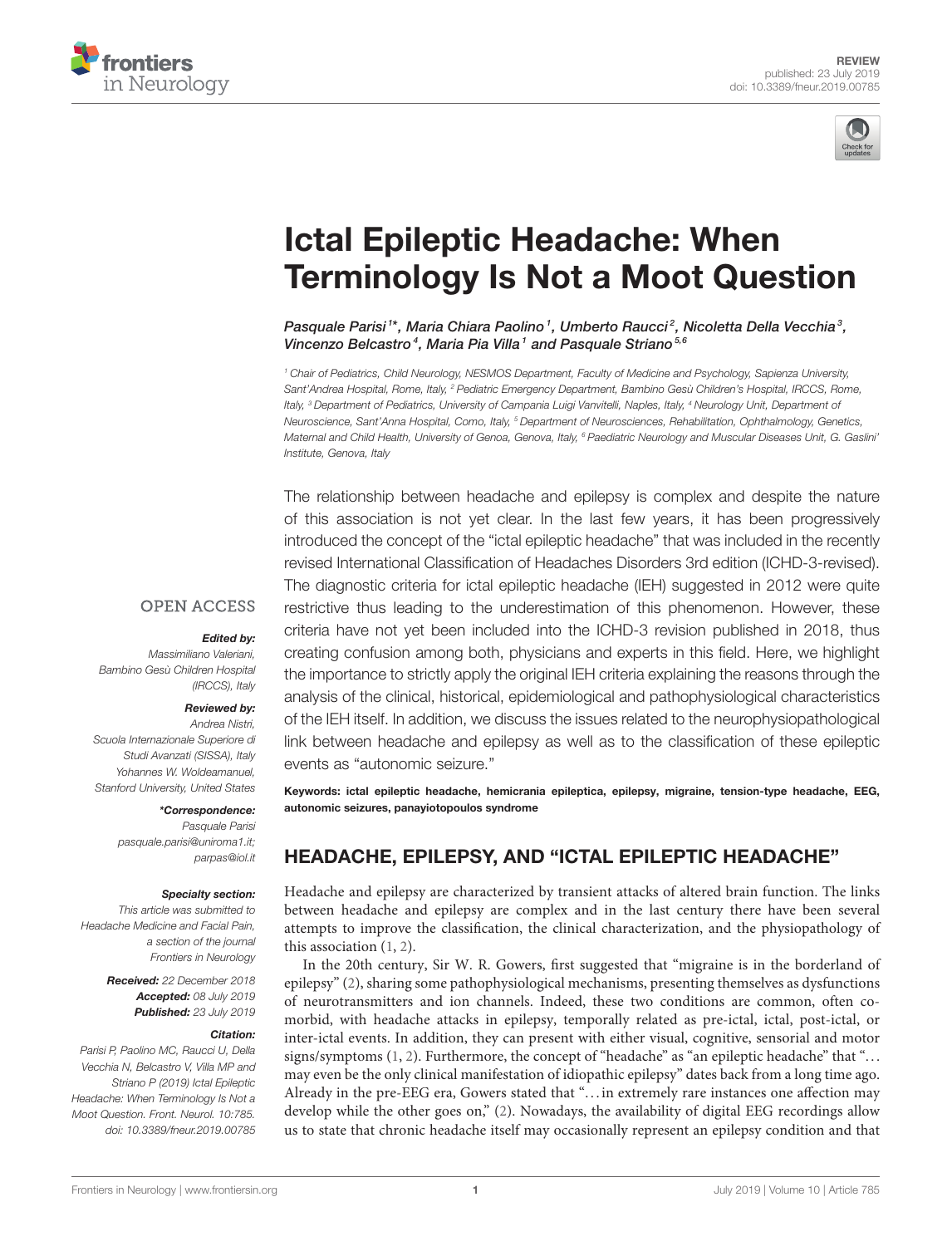often headache can represent the only ictal epileptic phenomenon (i.e., ictal epileptic headache, IEH) [\(3–](#page-3-2)[6\)](#page-3-3).

The first description of IEH dates to the 1950s  $(7-10)$  but the term migralepsy was coined 10 years later by Lennox and Lennox [\(11\)](#page-3-6) and become strongly rooted in the epileptological culture, hindering the verification and awareness among experts of the possible complete overlap of an epileptic seizure and a cephalalgic event. In fact, following the introduction of the migralepsy concept, an increasing number of ictal headaches have been described [\(12](#page-3-7)[–15\)](#page-3-8) and it has been hypothesized that the migralepsy sequence may not exist at all and that the initial part of the "migralepsy" may merely be an "ictal headache" followed by other ictal autonomic, sensory, motor or psychic signs/symptoms, being thus classified in fact as "hemicrania epileptica" [\(16\)](#page-4-0).

Although the revised International Classification of Headaches Disorders 3rd edition (ICHD-3) now includes the term "ictal epileptic headache" [\(17\)](#page-4-1), it does not take into account the original clinical criteria [\(3\)](#page-3-2). Indeed, since the first demonstration [\(13\)](#page-3-9) of the immediate remission of EEG abnormalities and of the headache after the administration of intravenous anti-epileptic drug, over than 30 cases of IEH have been reported [\(3–](#page-3-2)[6,](#page-3-3) [12–](#page-3-7)[16,](#page-4-0) [18–](#page-4-2)[34\)](#page-4-3). These papers suggest that a diagnosis of IEH is possible when all the following criteria occur [\(3\)](#page-3-2): (a) headache lasting minutes, hours, or days, headache that is ipsilateral or contralateral (if the headache is not generalized) with epileptiform EEG discharges (if the anomalies are localized); (b) variable EEG abnormalities may be observed without a specific EEG or clinical headache pattern required; (c) headache and EEG abnormalities immediately resolved after antiepileptic drugs intravenous administration (**[Table 1](#page-2-0)**).

However, these criteria have not been fully taken into account into the recent revised ICHD-3 [\(17\)](#page-4-1), thus creating confusion. However, we feel that even if the concomitant appearance of the EEG epileptiform discharges with headache is the mainstay criteria for the diagnosis of IEH, the prompt response to antiepileptic treatment is still crucial to confirm the clinical suspicion [\(34\)](#page-4-3).

Coci and Riedel recently described two patients, with chronic headache unresponsive to analgesics therapy and disappeared after oral antiepileptic therapy [\(24\)](#page-4-4). An ictal EEG recording in these adolescents during a headache attack revealed diffuse spike-wave and poly-spikes, and spontaneous drug withdrawal resulted in a recurrence of the headache, which resolved again on anticonvulsant therapy. These authors classified these cases as "probable IEH" due to the lack of clinical-EEG demonstration of the resolution of both the headache and EEG anomalies, after the administration of intravenous anticonvulsant therapy. Therefore, although an EEG recording may not be routinely recommended in children with headache, it should be performed promptly in patients with prolonged headache that do not respond to anti-migraine therapy [\(35–](#page-4-5)[39\)](#page-4-6), particularly in children with epilepsy that also express other types of seizures [\(34\)](#page-4-3). Nevertheless, the use of clear-cut IEH criteria [\(3\)](#page-3-2) will facilitate communication among clinicians and researchers, avoiding misdiagnoses, incorrect therapies, and eventually reducing health costs [\(40–](#page-4-7)[52\)](#page-4-8).

### CORTICAL DYSEXCITABILITY AND CORTICAL SPREADING DEPRESSION: THE GENETIC AND NEUROPHYSIOPATHOLOGICAL LINKS BETWEEN HEADACHE AND EPILEPSY

Several data support the view that increased neocortical excitability is the leading mechanism underlying headache and epilepsy [\(53\)](#page-4-9). Taking into account that in migraine, during the "spreading depression," hypo- and hyper-excitation occur, both (sequentially), as rebound phenomena, it could be suggested the term "dys-excitability" to better describe these physiopathologic events, rather than generically "hyperexcitability" [\(5,](#page-3-10) [6,](#page-3-3) [50,](#page-4-10) [54–](#page-4-11) [57\)](#page-4-12). Cortical Spreading Depression (CSD), that many Authors believe to be the most likely pathophysiological link between headache and epilepsy [\(5,](#page-3-10) [6,](#page-3-3) [36,](#page-4-13) [39,](#page-4-6) [40,](#page-4-7) [58,](#page-5-0) [59\)](#page-5-1), is a slowly propagating wave of strong neuronal depolarization which induces fleeting (but intense) spike activity, followed by a neural suppression, lasting for minutes. The depolarization proceeds simultaneously with an increased regional cerebral blood flow, while the phase of reduced neural activity is associated with a decrease in brain perfusion. CSD starts the trigeminovascular system, provoking the release of many inflammatory molecules and neurotransmitters, responsible for the pain characterizing the headache phase [\(50,](#page-4-10) [60\)](#page-5-2). Both, basic and clinical neurosciences findings, are in favor of "CSD" and "epileptic focus" as phenomenons able to facilitate reciprocally each other, although with different effectiveness and efficiency. The achievement of a minimum threshold necessary to start depolarization is the key to both phenomenas, but, the required threshold is presumed to be lower for CSD than for an epileptic discharge, the onset of both facilitating each other, anyway. This may explain why it is far more likely to observe an epileptic subject who also presents a peri-ictal headache than a cephalalgic patient who presents epilepsy [\(36,](#page-4-13) [40,](#page-4-7) [43,](#page-4-14) [50,](#page-4-10) [53,](#page-4-9) [57,](#page-4-12) [60\)](#page-5-2). The two phenomena (CSD and epileptic seizure) possibly being triggered by more than one pathway converging upon the same destination: depolarization/dysexcitability [\(36,](#page-4-13) [40,](#page-4-7) [48,](#page-4-15) [50,](#page-4-10) [61\)](#page-5-3).

The etiology could be environmental or individual (due genetic causes or not), originating a flow of ions that provokes CSD through neuronal and glial cytoplasmic bridges, rather than through interstitial ways as conversely occurs in the spreading of epileptic seizures [\(5,](#page-3-10) [50,](#page-4-10) [55,](#page-4-16) [56,](#page-4-17) [62\)](#page-5-4).

Both migraine and epilepsy have an important genetic component, with strong evidence pointing to a shared genetic basis between headache and epilepsy emerging from clinical/EEG and genetic studies on Familial Hemiplegic Migraine (FHM) [\(63](#page-5-5)[–69\)](#page-5-6). Recent data suggest shared genetic substrates and phenotypic-genotypic correlations with mutations in some ion transporter genes, including CACNA1A, ATP1A2, and SCN1A [\(69–](#page-5-6)[73\)](#page-5-7). Other genetic findings pointing to a link between migraine and epilepsy have been published [\(74,](#page-5-8) [75\)](#page-5-9). In addition, glutamate metabolism [\(76\)](#page-5-10), serotonin metabolism [\(77\)](#page-5-11), dopamine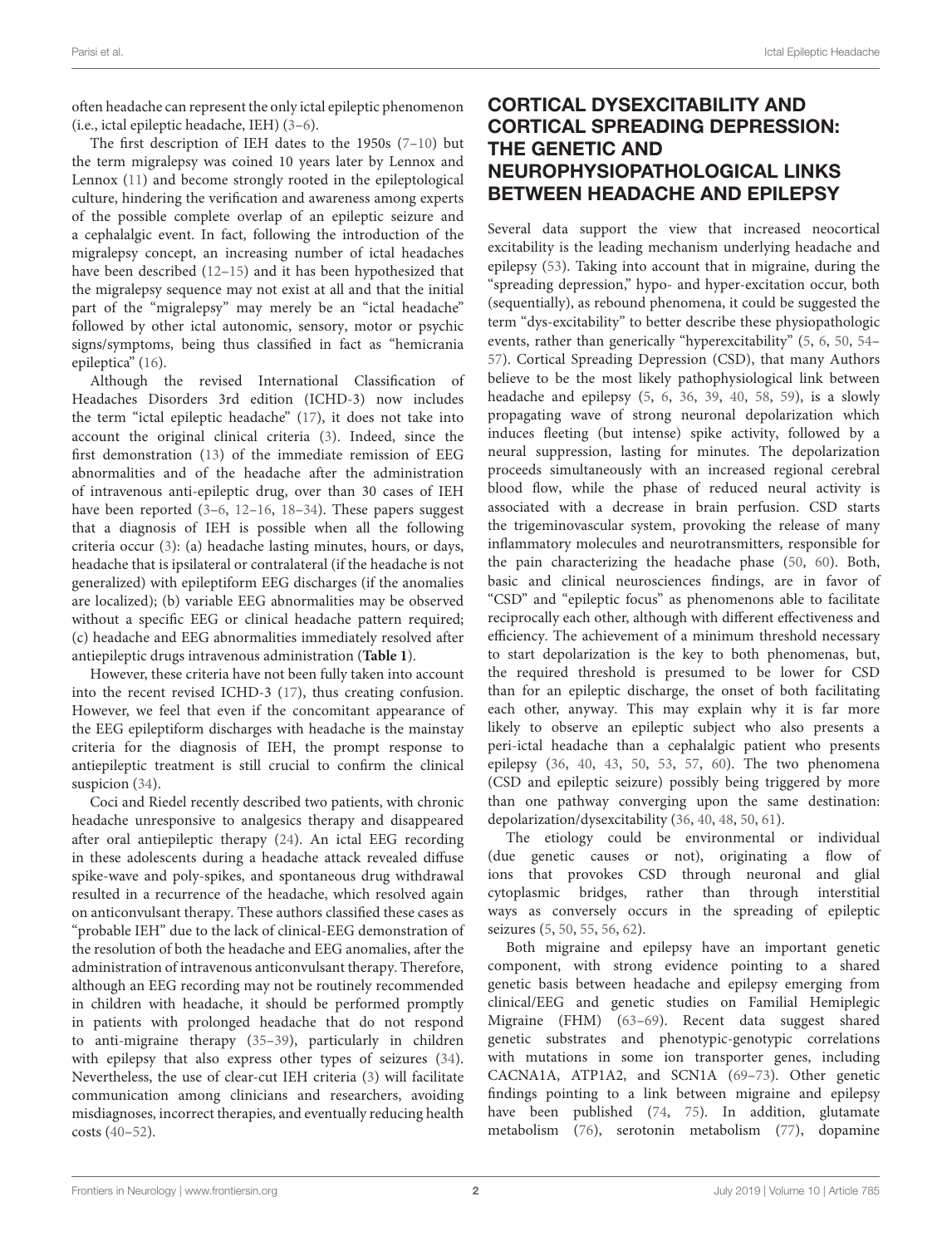<span id="page-2-0"></span>TABLE 1 | Proposed original criteria for Ictal Epileptic Headache (IEH) [reproduce from Parisi et al. [\(3\)](#page-3-2), with permission].

#### Diagnostic criteria A–D must all be fulfilled in IEH

B. Headache that is ipsilateral or contralateral to lateralized ictal epileptiform EEG discharges (if EEG discharges are lateralized)

D. Headache and EEG abnormalities resolves immediately (within few minutes) after i.v. antiepileptic drugs administration

\*A specific headache pattern is not required (Migraine With or Without Aura, or Tension-type headache are all accepted). \*\*Any localization (frontal, temporal, parietal, occipital) is accepted.

metabolism [\(78\)](#page-5-12), and ion channel (sodium, potassium, and chloride) function might be impaired in both epilepsy and migraine [\(69,](#page-5-6) [79\)](#page-5-13).

### IN MOST CASES IEH IS PROBABLY AN "AUTONOMIC SEIZURE"

To clarify why headache could be the sole ictal epileptic manifestation, we [\(3,](#page-3-2) [5,](#page-3-10) [6,](#page-3-3) [34\)](#page-4-3) previously hypothesized that an autonomic seizure remains purely autonomic if ictal neuronal activation of non-autonomic cortical areas does not achieve the symptomatogenic threshold [\(80\)](#page-5-14). Accordingly, we suggested that IEH should be considered an autonomic form of epilepsy, like Panayiotopoulos syndrome, and, thus, people with longlasting IEH attacks may even fulfill the criteria for autonomic status epilepticus [\(81\)](#page-5-15). Although it is difficult to explain the reasons for which IEH remains an isolated manifestation lasting up to several hours or even days [\(13\)](#page-3-9), one can speculate that the threshold for ictal autonomic manifestations could be lower from that required for motor-sensory areas, as observed for autonomic seizures in pediatric age (e.g., Panayiotopoulos syndrome).

In addition, while the presence of epileptiform abnormalities usually confirm the diagnosis of epilepsy, in IEH patients the lack of clear epileptic spike-and-wave activity does not rule out the diagnosis of epilepsy. The same diagnostic difficulties arise for patients with a deep epileptic focus arising, for example, from the orbito-mesial frontal zone [\(82\)](#page-5-16). In such cases, ictal epileptic EEG activity may be recorded exclusively by means of deep stereo-EEG recording, even, sometimes, purely by chance [\(83\)](#page-5-17).

Another crucial point is the lack of a clear, repetitive EEG headache-associated pattern, owing to the fact that the ictal EEG recording is usually not associated with specific EEG picture. Indeed, different EEG patterns have been recorded during headache-like complaints in both symptomatic and idiopathic IEH cases [\(18,](#page-4-2) [20,](#page-4-18) [28](#page-4-19)[–34\)](#page-4-3).

Moreover, when EEG abnormalities are recorded, no specific cortical correlations emerge (e.g., focal frontal, parietal, temporal, occipital and primary or secondary generalized), as reported (confirming, thus, our hypothesis) for autonomic manifestations in Panayiotopoulos syndrome.

Accordingly, we may interpret a headache as the sole expression of an epileptic seizure, supporting thus the autonomic nature of the IEH, at least in the most of the cases.

### FURTHER NEUROPHYSIOPATHOLOGICAL REFLECTIONS ON THE POSSIBLE LINK BETWEEN AUTONOMIC AND HEADACHE PATHWAYS

To understand the complexity of the pathways and networks involved in the onset and transmission of "primary headache" from the periphery (intracranial vessels) within the central nervous system until all potentially involved brain areas, you have to sum up the main stages of such nociceptive structures, fibers, pathways and such neuro-vascular structures. This careful examination can make evident why is so difficult, at moment, to classify the "Ictal Epileptic Headache" as "sensory" or "autonomic" seizure to propose a precise classification in the new Epilepsy classifications [\(84\)](#page-5-18).

The cephalalgic attack originates as consequence of the activation of nociceptors innervating pial, arachnoid, and dural blood vessels, as well as large cortical arteries and sinuses. These structures are activated by mechanical, electrical or chemical stimulation (pro-inflammatory molecules, blood or infection), causing a painful perception similar to migraine and its most commonly associated symptoms/signs (nausea, throbbing pain, photophobia, and phonophobia).

The intracranial vessels and the meninges are innervated by unmyelinated fibers (C fibers) or thin little myelinated fibers (Ad fiber), which convey nociceptive sensitivity; these axonal terminations contain vasoactive neuropeptides such as substance P (SP) and the peptide related to the calcitonin gene (CGRP). They, originating from the trigeminal ganglion, reach the dura through the ophthalmic branch of the trigeminal nerve (V1) and, to a lesser extent, through the maxillary (V2) and mandibular branches (V3).

The dura is also innervated by neurons located in the ganglia of the upper cervical dorsal root. For decades, a possible vascular origin of headache pain has been debated. At present, the results of the various studies are conflicting and inconclusive, suggesting that vascular changes would not have a primary role, or at least, may not have a unique and predominant role in the pathophysiology of headache [\(85](#page-5-19)[–87\)](#page-5-20).

The mechanisms that explain the efficacy of the Vagus Nerve Stimulation (VNS) in the treatment of migraine and cluster headaches are not yet clear; probably, it is realized through a modulation of the intracranial trigeminal-vascular nociceptive transmission. Most of the fibers of the vagus nerve includes sensory afferents that terminate bilaterally in the nucleus tractus

A. Headache\* lasting minutes, hours, or days

B. Evidence of epileptiform (focal \*\*, lateralized or generalized) discharges on scalp EEG concomitantly with headache; different types of EEG anomalies may be observed (generalized spike-and-wave or polyspike-and-wave, focal or generalized rhythmic activity or focal sub-continuous spikes or theta activity that may be intermingled with sharp waves) with or without photoparoxysmal responses (PPRs)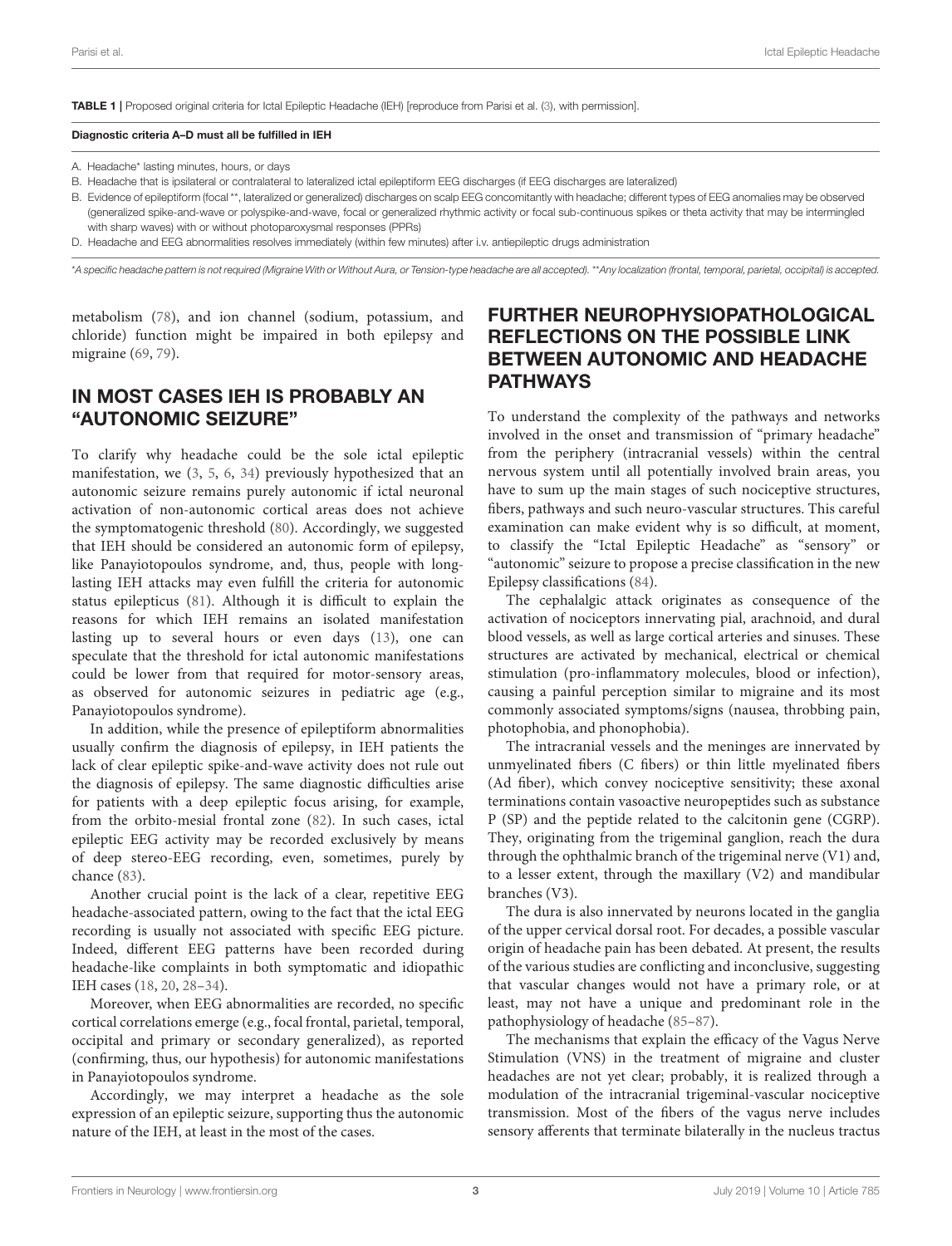solitarius (NTS), before projecting into other nuclei, including the locus coeruleus (LC), the nucleus of the dorsal raphe (DRN), parabrachial nucleus, and PVN. It has been shown for the first time that VNS inhibits nociceptive activation of trigeminalcervical neurons in preclinical models of acute dural-intracranial (migraine-like) and trigeminal-autonomic (cluster) pain [\(87\)](#page-5-20).

The insula and other part of so-called Limbic System (part of frontal, temporal, and parietal regions which receive projections from autonomic networks), have a role in various processes including goal-directed cognition, conscious awareness, autonomic regulation, enteroception, and somatosensation. There are complex behaviors in migraine (conscious awareness and error detection), which are less investigated of other well-known, such as autonomic and somatosensory alterations during the clinical attacks. The insula processes and relays afferent inputs from brain areas involved in these functions, to areas involved in higher cortical function, such as frontal, temporal, and parietal regions. Insula role could be to decode the signals of altered internal milieu in migraine (along with other chronic pain conditions), taking into account the insula role in translating and integrating of multiple informations into complex behaviors [\(88\)](#page-5-21).

It is also important to remember that, the activation of lateral and ventrolateral periacqueduttal gray (PAG) neurons by direct ascending lamina I e II projections (where make connection the afferent fibers C amyelinic which comes from cerebral vessels, as proposed for trigemino-vascular theory to explain physiopathology of migraine), produces non-selective, nonspecific headache pain relief, cardiovascular reactions (decrease in blood pressure), homeostatic reactions (temperature changes), and defensive reactions (immobility, arousal, avoidance behavior, and vocalization), as well as a more general emotional state of fear and anxiety [\(89\)](#page-5-22). Since the PAG undoubtedly projects a more dense fiber connections to the rostral ventromedial medulla (RVM), but minimally to the spinal and medullary dorsal horn, RVM neurons constitute a direct link for descending

### **REFERENCES**

- <span id="page-3-0"></span>1. Rajapakse T, Buchhalter J. The borderland of migraine and epilepsy in children. Headache. (2016) 56:1071–80. doi: [10.1111/head.12827](https://doi.org/10.1111/head.12827)
- <span id="page-3-1"></span>2. Gowers WR. The border-land of epilepsy. In: Arts & Boeve Nijmegen, Chapter V. Philadelphia, PA: P. Blakistons' Son & Co. (1995). p. 76–102.
- <span id="page-3-2"></span>3. Parisi P, Striano P, Kasteleijn-Nolst Trenite DGA, Verrotti A, Martelletti P, Villa MP, et al. Ictal epileptic headache": recent concepts for new classifications criteria. Cephalalgia. (2012) 32:723–4. doi: [10.1177/0333102412447536](https://doi.org/10.1177/0333102412447536)
- 4. Verrotti A, Coppola G, Spalice A, Di FonzoA, Bruschi R, Tozzi E, et al. Peri-ictal and inter-ictal headache in children and adolescents with idiopathic epilepsy: a multicenter cross-sectional study. Childs Nerv Syst. (2011) 27:1419– 23. doi: [10.1007/s00381-011-1428-7](https://doi.org/10.1007/s00381-011-1428-7)
- <span id="page-3-10"></span>5. Parisi P, Striano P, Negro A, Martelletti P, Belcastro V. Ictal epileptic headache: an old story with courses and appeals. J Headache Pain. (2012) 13:607–13. doi: [10.1007/s10194-012-0485-y](https://doi.org/10.1007/s10194-012-0485-y)
- <span id="page-3-3"></span>6. Parisi P, Striano P, Verrotti A, Villa MP, Belcastro V. What have we learned about ictal epileptic headache? A review of well-documented cases. Seizure. (2013) 22:253–8. doi: [10.1016/j.seizure.2013.01.013](https://doi.org/10.1016/j.seizure.2013.01.013)
- <span id="page-3-4"></span>7. Heyck H, Hess R. Vasomotoric headaches as symptom of masked epilepsy. Schweiz Med Wochenschr. (1955) 85:573–5.

modulation through bilateral projections to all levels of spinal and medullary dorsal horns. These functional and anatomical studies are consistent with a broader modulatory role of the PAG–RVM circuit and suggest an "absence of specificity" for headache.

## **CONCLUSIONS**

IEH does not have a specific clinical picture of headache/migraine (migraine without aura or tension-type headache or aspecific headache patterns, have all been reported), and it can last from seconds to days, with evidence of synchronous ictal epileptiform EEG anomalies; different EEG patterns may be observed, with or without a photoparoxysmal response (see **[Table 1](#page-2-0)**). In fact, in particular, the ictal EEG recording in most patients does not yield a particular EEG pattern or specific cortical topographic correlations (focal frontal, parietal, temporal, occipital, and focal with primary or secondary generalization, have all been reported). EEG recording is not recommended routinely in children with headache but should be considered promptly in case of prolonged migraine/headache not responsive to antimigraine drugs. If the main IEH criterion (EEG-clinical response to antiepileptic intravenous administration) is not satisfied, we can just pose a "probable IEH" diagnosis. The concept of migralepsy is potentially confusing and should not be used to describe the sequence of visual aura-seizure and an ictal EEG recording is mandatory in these patients to exclude an "hemicrania epileptica" [\(16\)](#page-4-0).

# AUTHOR CONTRIBUTIONS

PP, MP, and PS formulated original idea and the design of the review and wrote the first draft of the manuscript. ND, UR, VB, and MV approved the design and final version of the manuscript. All authors reviewed, approved, and agreed to be accountable for all aspects of the work.

- 8. Nymgard K. Epileptic headache. Acta Psych Neurol Scand Suppl. (1956) 108:291–300. doi: [10.1111/j.1600-0447.1956.tb01693.x](https://doi.org/10.1111/j.1600-0447.1956.tb01693.x)
- 9. Lugaresi E. EEG investigations in monosymptomatic headache in infants. Riv Neurol. (1955) 25:582–8.
- <span id="page-3-5"></span>10. Morocutti C, Vizioli R. Episodes of paroxysmal headache as the only clinical manifestation of idiopathic epilepsy. Riv Neurol. (1957) 27:427–30.
- <span id="page-3-6"></span>11. Lennox WG, Lennox MA. Epilepsy and Related Disorders. Boston: Little Brown (1960).
- <span id="page-3-7"></span>12. Parisi P, Kasteleijn-Nolst Trenite DGA. "Migralepsy": a call for revision of the definition. Epilepsia. (2010) 51:932–3. doi: [10.1111/j.1528-1167.2009.02407.x](https://doi.org/10.1111/j.1528-1167.2009.02407.x)
- <span id="page-3-9"></span>13. Parisi P, Kasteleijn-Nolst Trenité DGA, Piccioli M, Pelliccia A, Luchetti A, Buttinelli C, et al. A case with atypical childhood occipital epilepsy "Gastaut type": an ictal migraine manifestation with a good response to intravenous diazepam. Epilepsia. (2007) 48:2181–6. doi: [10.1111/j.1528-1167.2007.01265.x](https://doi.org/10.1111/j.1528-1167.2007.01265.x)
- 14. Belcastro V, Striano P, Kasteleijn-NolstTrenite DGA, Villa MP, Parisi P. Migralepsy, hemicraniaepileptica, post-ictal headache and "ictal epileptic headache": a proposal for terminology and classification revision. J Headache Pain. (2011) 12:289–94. doi: [10.1007/s10194-011-0318-4](https://doi.org/10.1007/s10194-011-0318-4)
- <span id="page-3-8"></span>15. Parisi P, Piccioli M, de Sneeuw S, de Kovel C, van Nieuwenhuizen O, Buttinelli C, et al. Redefining headache diagnostic criteria as epileptic manifestation? Cephalalgia. (2008) 28:408–9. doi: [10.1111/j.1468-2982.2008.01529\\_1.x](https://doi.org/10.1111/j.1468-2982.2008.01529_1.x)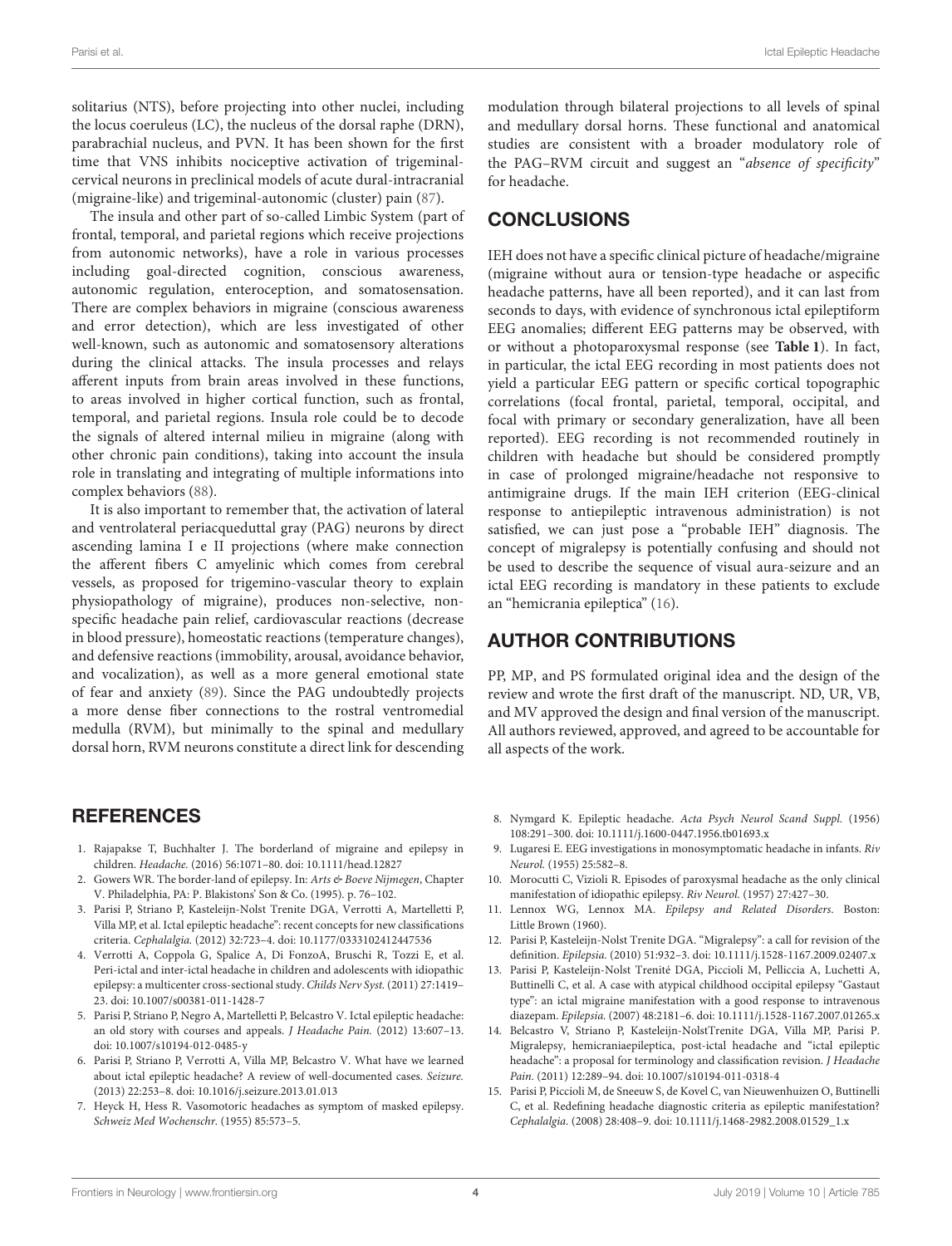- <span id="page-4-0"></span>16. Parisi P, Belcastro V, Verrotti A, Striano P, Kasteleijn-Nolst Trenitè DGA. "Ictal epileptic headache" and the revised International Headache Classification (ICHD-3) published in Cephalalgia 2018, vol. 38, 1– 211: Not just a matter of definition! Epilepsy Behav. (2018) 87:243–5. doi: [10.1016/j.yebeh.2018.07.018](https://doi.org/10.1016/j.yebeh.2018.07.018)
- <span id="page-4-1"></span>17. Headache Classification Committee of the International Headache Society (IHS). The International Classification of Headache Disorders, 3rd edition. Cephalalgia. (2018) 38:1–211.
- <span id="page-4-2"></span>18. Grossman RM, Abramovich I, Lefebvre AB. Epileptic headache: report of a case with EEG recorded during the crisis. Arq Neuropsiquiatr. (1971) 29:198–206. doi: [10.1590/S0004-282X1971000200008](https://doi.org/10.1590/S0004-282X1971000200008)
- 19. Piccioli M, Parisi P, Tisei P, Villa MP, Buttinelli C, Kasteleijn-Nolst Trenité DGA. Ictal headache and visual sensitivity. Cephalalgia. (2009) 29:194–203. doi: [10.1111/j.1468-2982.2008.01707.x](https://doi.org/10.1111/j.1468-2982.2008.01707.x)
- <span id="page-4-18"></span>20. Fanella M, Fattouch J, Casciato S, Lapenta L, Morano A, Egeo G, et al. Ictal epileptic headache as "subtle" symptom in generalized idiopathic epilepsy. Epilepsia. (2012) 53:e67–70. doi: [10.1111/j.1528-1167.2011.03387.x](https://doi.org/10.1111/j.1528-1167.2011.03387.x)
- 21. Saitowitz Z, Flamini R, Berenson F. Ictal epileptic headache: a review of current literature and differentiation from migralepsy and other epilepsies. Headache. (2014) 54:1534–40. doi: [10.1111/head.12432](https://doi.org/10.1111/head.12432)
- 22. Fanella M, Morano A, Fattouch J, Albini M, Casciato S, Manfredi M, et al. Ictal epileptic headache revealing non convulsive status epilepticus in a case of eyelid myoclonia with absences. J Headache Pain. (2015) 16:105. doi: [10.1186/s10194-015-0587-4](https://doi.org/10.1186/s10194-015-0587-4)
- 23. Fanella M, Morano A, Fattouch J, Albini M, Manfredi M, Giallonardo AT, et al. Ictal epileptic headache in adult life: electroclinical patterns and spectrum of related syndromes. Epilepsy Behav. (2015) 53:161–5. doi: [10.1016/j.yebeh.2015.10.018](https://doi.org/10.1016/j.yebeh.2015.10.018)
- <span id="page-4-4"></span>24. Coci EG, Riedel J. Exploring two novel cases of suspected ictal epileptic headache, a rare form of paediatric epilepsy. Acta Paediatr. (2017) 106:786–90. doi: [10.1111/apa.13713](https://doi.org/10.1111/apa.13713)
- 25. Fanella M, Morano A, Fattouch J, Albini M, Basili LM, Casciato S, et al. Ictal epileptic headache in occipital symptomatic epilepsy: not only a matter of cortex. Headache. (2017) 57:956–61. doi: [10.1111/head.13014](https://doi.org/10.1111/head.13014)
- 26. Bae SY, Lee BI, Kim SE, Shin KJ, Ha SY, Park J, et al. Ictal epileptic headache in an elderly patient with a hippocampal tumor. J Clin Neurol. (2018) 14:120–2. doi: [10.3988/jcn.2018.14.1.120](https://doi.org/10.3988/jcn.2018.14.1.120)
- 27. Striano P, Belcastro V, Parisi P. Perucca P, Terzaghi M, Manni R. Status epilepticus migrainosus: clinical, electrophysiologic, and imaging characteristics. Neurology. (2011) 76:761. doi: [10.1212/WNL.0b013e3182068e56](https://doi.org/10.1212/WNL.0b013e3182068e56)
- <span id="page-4-19"></span>28. Belcastro V, Striano P, Pierguidi L, Calabresi P, Tambasco N. Ictal epileptic headache mimicking status migrainosus: EEG and DWI-MRI findings. Headache. (2011) 51:160–2. doi: [10.1111/j.1526-4610.2010.01709.x](https://doi.org/10.1111/j.1526-4610.2010.01709.x)
- 29. Cianchetti C, Pruna D, Porcu L, Peltz MT, Ledda MG. Pure epileptic headache and related manifestations: a video-EEG report and discussion of terminology. Epileptic Disord. (2013) 15:84–92.
- 30. Ghofrani M, Mahvelati F, Tonekaboni H. Headache as a sole manifestation in nonconvulsive status epilepticus. J Child Neurol. (2006) 21:981–3. doi: [10.1177/08830738060210111801](https://doi.org/10.1177/08830738060210111801)
- 31. Fusco L, Specchio N, Ciofetta G, Longo D, Trivisano M, Vigevano F. Migraine triggered by epileptic discharges in a Rasmussen's encephalitis patient after surgery. Brain Dev. [\(2011\) 33:597–600. doi: 10.1016/j.braindev.2010.](https://doi.org/10.1016/j.braindev.2010.09.014) 09.014
- 32. Isler H, Wieser HG, Egli M. Hemicrania epileptica: synchronous ipsilateral ictal headachewith migraine features. In: Andermann F, Lugaresi E, editors. Migraine and Epilepsy. Boston: Butterworth Publishers (1987). p. 249–63.
- 33. Italiano D, Grugno R, Calabro' RS, Bramanti P, Di Maria F, Ferlazzo E. Recurrent occipital seizures misdiagnosed as status migrainosus. Epileptic Disord. (2011) 13:197–201.
- <span id="page-4-3"></span>34. Parisi P, Verrotti A, Costa P, Striano P, Zanus C, Carrozzi M, et al. Diagnostic criteria currently proposed for "ictal epileptic headache": perspectives on strengths, weaknesses and pitfalls. Seizure. (2015) 31:56–63. doi: [10.1016/j.seizure.2015.07.005](https://doi.org/10.1016/j.seizure.2015.07.005)
- <span id="page-4-5"></span>35. Parisi P. Who's still afraid of the link between headache and epilepsy? Some reactions to and reflections on the article by Marte Helene Bjørk and co-workers. J Headache Pain. (2009) 10:327–329. doi: [10.1007/s10194-009-0149-8](https://doi.org/10.1007/s10194-009-0149-8)
- <span id="page-4-13"></span>36. Parisi P. Why is migraine rarely, and not usually, the sole ictal epileptic manifestation? Seizure. (2009) 18:309–12. doi: [10.1016/j.seizure.2009.01.010](https://doi.org/10.1016/j.seizure.2009.01.010)
- 37. Belcastro V, Striano P, Parisi P. Seizure or migraine? The eternal dilemma. Comment on: "recurrent occipital seizures misdiagnosed as status migrainosus". Epileptic Disord. (2011) 13:456.
- 38. Verrotti A, Striano P, Belcastro C, Matricardi S, Villa MP, Parisi P. Migralepsy and related conditions: advances in pathophysiology and classification. Seizure. (2011) 20:271–5. doi: [10.1016/j.seizure.2011.02.012](https://doi.org/10.1016/j.seizure.2011.02.012)
- <span id="page-4-6"></span>39. Parisi P, Striano P, Belcastro V. The crossover between headache and epilepsy. Expert Rev Neurother. (2013) 13:231–3. doi: [10.1586/ern.13.16](https://doi.org/10.1586/ern.13.16)
- <span id="page-4-7"></span>40. Parisi P, Piccioli M, Villa MP, Buttinelli C, Kasteleijn-NolstTrenéte DGA. Hypothesis on neurophysiopathological mechanisms linking epilepsy and headache. Med Hypotheses. (2008) 70:1150–4. doi: [10.1016/j.mehy.2007.11.013](https://doi.org/10.1016/j.mehy.2007.11.013)
- 41. Kasteleijn-Nolst Trenite DGA, Cantonetti L, Parisi P. Chapter 97: Visual stimuli, photosensitivity and photosensitive epilepsy. In: Shorvon SD, Andermann F, Guerrini F, editors. The Causes of Epilepsy. Common and Uncommon Causes in Adults and Children. New York, NY: Cambridge University Press; Cambridge Medicine (2011). p. 687–94.
- 42. Parisi P. Comments on the article by Fusco L. et al. entitled "Migraine triggered by epileptic discharges in a Rasmussen's encephalitis patient after surgery". Brain Dev. [\(2011\) 33:704–705. doi: 10.1016/j.braindev.201](https://doi.org/10.1016/j.braindev.2011.03.008) 1.03.008
- <span id="page-4-14"></span>43. Verrotti A, Coppola G, Di Fonzo A, Tozzi E, Spalice A, Aloisi P, et al. Should "migralepsy" be considered an obsolete concept? A multicenter retrospective clinical/EEG study and review of the literature. Epilepsy Behav. (2011) 21:52–9. doi: [10.1016/j.yebeh.2011.03.004](https://doi.org/10.1016/j.yebeh.2011.03.004)
- 44. Striano P, Belcastro V, Parisi P. From "migralepsy" to "ictal epileptic headache" concept. Epilepsy Behav. (2012) 23:392. doi: [10.1016/j.yebeh.2011.12.004](https://doi.org/10.1016/j.yebeh.2011.12.004)
- 45. Belcastro V, Striano P, Parisi P. "Ictal epileptic headache": beyond the epidemiological evidence. Epilepsy Behav. (2012) 25:9–10. doi: [10.1016/j.yebeh.2012.07.002](https://doi.org/10.1016/j.yebeh.2012.07.002)
- 46. Papetti L, Nicita F, Parisi P, Spalice A, Villa MP, Kasteleijn-NolstTrenitè DGA. "Headache and epilepsy" how are they connected? Epilepsy Behav. (2013) 26:386–93. doi: [10.1016/j.yebeh.2012.09.025](https://doi.org/10.1016/j.yebeh.2012.09.025)
- 47. Parisi P, Striano P, Belcastro V. New terminology for headache/migraine as the sole ictal epileptic manifestation: the downsides. Reply to Cianchetti et al. Seizure. [\(2013\) 22:798–799. doi: 10.1016/j.seizure.2013.](https://doi.org/10.1016/j.seizure.2013.07.015) 07.015
- <span id="page-4-15"></span>48. Belcastro V, Striano P, Parisi P. Migraine and epilepsy terminology and classification: opening Pandora's box. Epileptic Disord. (2013) 15:216–7.
- 49. Belcastro V, Striano P, Parisi P. From migralepsy to ictal epileptic headache: the story so far. Neurol Sci. (2013) 34:1805–7. doi: [10.1007/s10072-012-1012-2](https://doi.org/10.1007/s10072-012-1012-2)
- <span id="page-4-10"></span>50. Parisi P. The complex relationship between epilepsy and headache and the concept of ictal epileptic headache. In: Striano P, editor. Epilepsy Towards the Next Decade. Contemporary Clinical Neuroscience. Cham: Springer International Publication (2015). p. 139-62. doi: [10.1007/978-3-319-12283-0\\_8](https://doi.org/10.1007/978-3-319-12283-0_8)
- 51. Belcastro V, Striano P, Parisi P. Is it migralepsy? Still don't know. Headache. (2015) 55:1446–7. doi: [10.1111/head.12696](https://doi.org/10.1111/head.12696)
- <span id="page-4-8"></span>52. Parisi P, Striano P, Verrotti A, Belcastro V. "Ictal epileptic headache" is certainly a seizure which manifests itself only as headache. Seizure. (2016) 38:77. doi: [10.1016/j.seizure.2016.04.001](https://doi.org/10.1016/j.seizure.2016.04.001)
- <span id="page-4-9"></span>53. Berger M, Speckmann EJ, Pape HC, Gorji A. Spreading depression enhances human neocortical excitability in vitro. Cephalalgia. (2008) 28:558–562. doi: [10.1111/j.1468-2982.2008.01556.x](https://doi.org/10.1111/j.1468-2982.2008.01556.x)
- <span id="page-4-11"></span>54. Somjen GG. Mechanisms of spreading depression and hypoxic spreading depression-like depolarization. Physiol Rev. (2001) 81:1065–96. doi: [10.1152/physrev.2001.81.3.1065](https://doi.org/10.1152/physrev.2001.81.3.1065)
- <span id="page-4-16"></span>55. Tottene A, Conti R, Fabbro A, Vecchia D, Shapovalova M, Santello M, et al. Enhanced excitatory transmission at cortical synapses as the basis for facilitated spreading depression in Ca(v)2.1 knockin migraine mice. Neuron. (2009) 61:762–73. doi: [10.1016/j.neuron.2009.01.027](https://doi.org/10.1016/j.neuron.2009.01.027)
- <span id="page-4-17"></span>56. Tottene A, Urbani A, Pietrobon D. Role of different voltage-gated Ca2<sup>+</sup> channels in cortical spreading depression. Channels. (2011) 5:110–4. doi: [10.4161/chan.5.2.14149](https://doi.org/10.4161/chan.5.2.14149)
- <span id="page-4-12"></span>57. Fabricius M, Fuhr S, Willumsen L, Dreier JP, Bhatia R, Boutelle MG, et al. Association of seizures with cortical spreading depression and peri-infarct